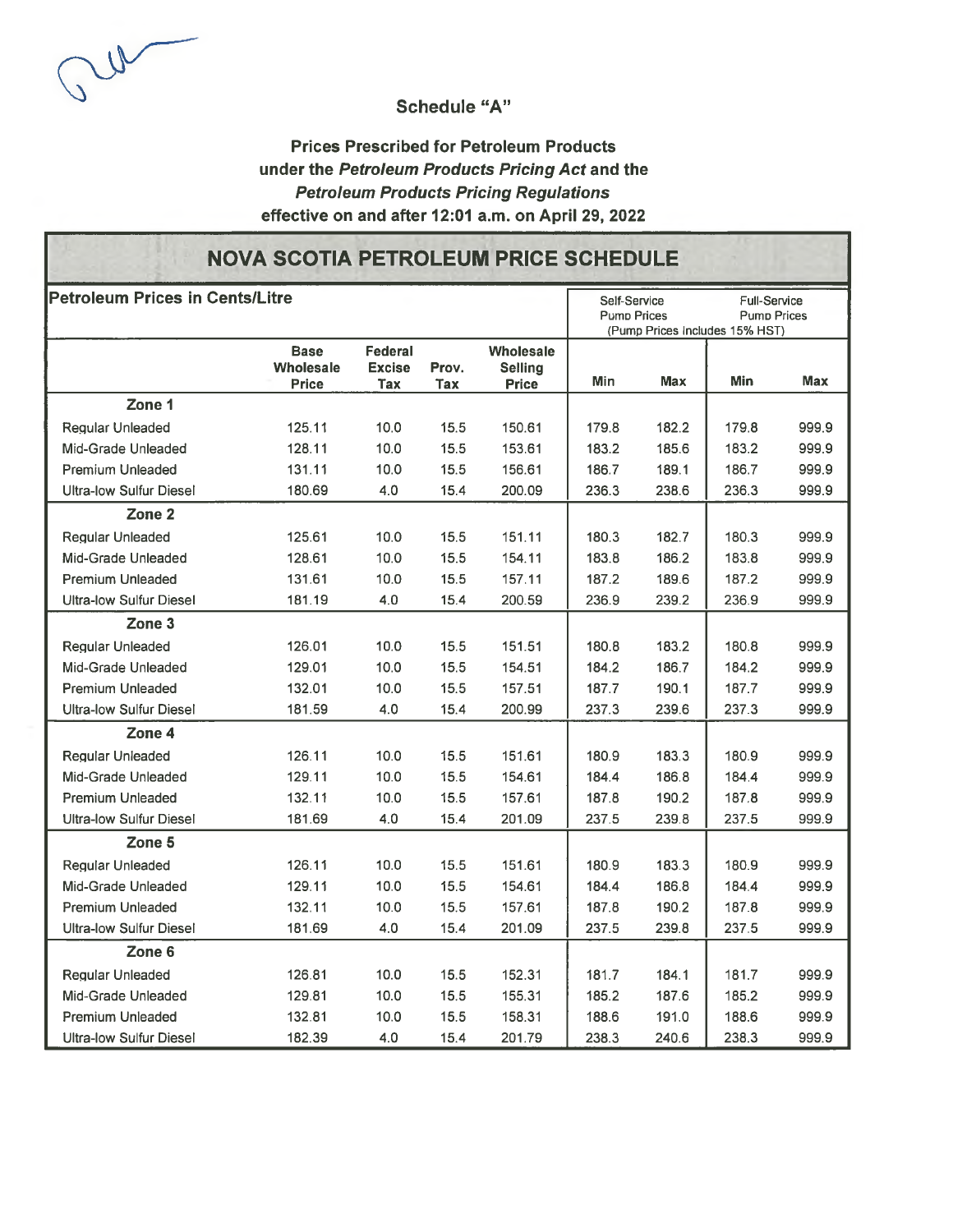**DECISION AND ORDER M10567**

# **NOVA SCOTIA UTILITY AND REVIEW BOARD**

## **IN THE MATTER OF THE PETROLEUM PRODUCTS PRICING ACT**

- and -

**IN THE MATTER OF PRESCRIBING PRICES** for **Petroleum Products** under Section 14 of the *Petroleum Products Pricing Act* and Sections 16 to 19 of the *Petroleum Products Pricing Regulations*

**BEFORE:**

Richard J. Melanson, LL.B., Member

# **DECISION AND ORDER**

Under s. 16 of the *Petroleum Products Pricing Regulations,* the Board must prescribe a benchmark price for specified petroleum products every Friday.

The benchmark price prescribed by the Board is the average of the average of the daily high and low reported product prices (in Canadian cents) since the last benchmark price adjustment for the petroleum product.

The Board must also prescribe retail mark-ups and calculate wholesale margins considering any factors the Board finds relevant, including transportation adjustments. The Board last set wholesale margins in its Decision, 2021 NSUARB 146; retail mark-ups in its Decision, 2021 NSUARB 50; and transportation adjustments in its Decision, 2016 NSUARB 168.

Following the Board's recent retail mark-up Decision [2021 NSUARB 50], it approved a monthly retail mark-up adjustment mechanism to address reduced sales volumes from the ongoing COVID-19 pandemic. The adjustment mechanism was implemented by the Board for gasoline and diesel oil adjustments in an Order dated June 2, 2021, but discontinued for diesel oil in an Order dated November 26, 2021.

At each price setting, the Board may apply a forward averaging correction, based on historical prices, to achieve revenue neutrality.